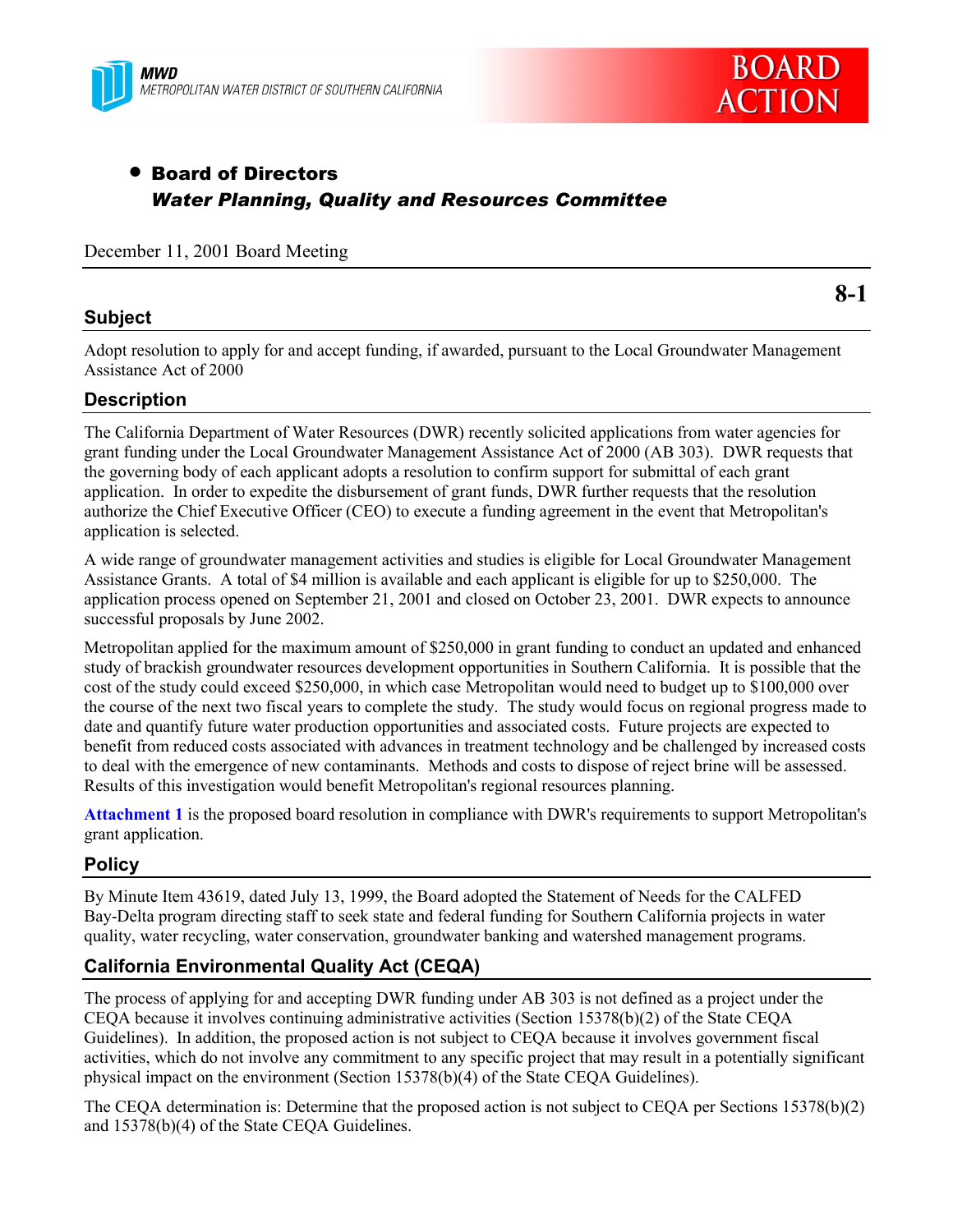### **Board Options/Fiscal Impacts**

#### **Option #1**

Adopt the CEQA determination and resolution (a) confirming Metropolitan's grant application and (b) authorizing the CEO to execute a funding agreement if Metropolitan's application is selected for funding. **Fiscal Impact:** Potential to receive a \$250,000 grant and up to \$100,000 of Metropolitan funding over the next two fiscal years.

#### **Option #2**

Do not adopt resolution in support of the application. **Fiscal Impact:** Application may be ineligible for consideration of \$250,000 grant.

#### **Staff Recommendation**

Option #1

11/13/2001 rhev 11) *Stephen N. Arakawa Date*

*Manager, Water Resource Management*

11/19/2001 su *Ronald R. Gastelum*

*Chief Executive Officer*

*Date*

### **Attachment 1 - Resolution to support grant application and to accept funding**

BLA #1397